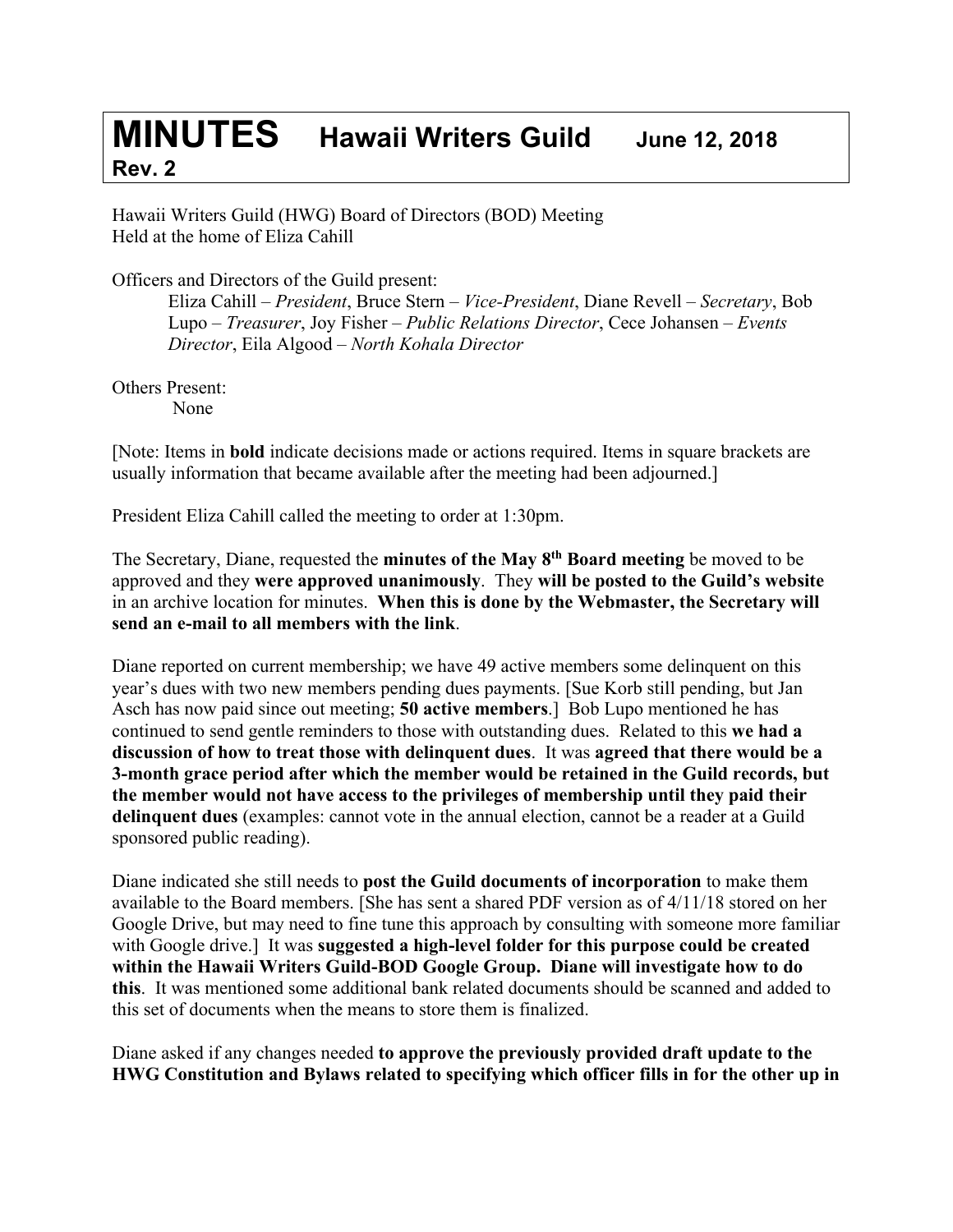**case of an absence**. No changes were proposed, **the draft update was approved as is**. The draft is provided at the very end of these minutes as an attachment.

Our **Treasurer**, Bob Lupo, said **we currently have \$1238.48 in checking and the required minimum of \$50 in savings**. He has not received any additional dues payments from new and renewing members since our last Board meeting. **He will send out dues payment reminders** to the new members who still need to pay up as well as to those with  $2<sup>nd</sup>$  quarter due dates for annual dues and to any other delinquent dues members.

The question of an **audit was superseded by the question of whether the Guild would owe taxes** (thought unlikely based on prior questions Cece posed to her tax advisor) as we only collect dues and some donations. We had decided previously to **get a written opinion from a tax advisor about the Guild's tax liability** once the tax season was over and advisors would more likely have time available. **Bob Lupo agreed to check with an officer of his homeowners association to see if they could recommend a tax advisor for this activity, but as of this meeting he had not received any reply to his query**.

**The Treasurer only accepts cash or checks for now though we are looking at the option to allow PayPal or a similar payment application such as Stripe**. This might make it easier for our international member to pay her dues. **Eliza spoke with Duncan on this topic** and they discussed either using his current PayPal account or setting up a PayPal Standard Business account specifically for the Guild. Eliza's impression was that whichever way we went, **this was in work by Duncan**. The Guild's website would need to provide a way to link to the means to pay for dues or a donation via our Guild PayPal account.

## *Committee Reports*:

**Duncan our Webmaster was still out of commission for a while so did not attend, but he is participating as much as possible at this time outside of the Board meetings**. We previously agreed a **new Google Group called "HWG Chat" was needed to allow all Guild members to have a free exchange of ideas**. Two things are needed to make this possible. **One is to set up the new Google Group and Duncan has been asked to do this for us**. [Communicating with **Duncan after our meeting, he recommends someone else take on this task** as he plans to steer clear of this social media type of use.] The other issue was to **have a moderator** on the Board preferably **to ensure no inappropriate use** of the group by member postings. It was decided that if she was willing, Jada Rufo might perform as moderator. **Joy was going to check with Jada to see if she would be willing once the group is set up**.

The **Public Relations Director, Joy, mentioned the purchased amplifier/mike/recorder for use by the Guild** was not the same as one Bryan Furer had bought for use by the Volcano Writers Group. It turns out the one Eila bought for the Guild though it worked well was much larger and heavier, did not have an **option to run on batteries**, and was not **water resistant**. **These features would make the equipment more useful for outside events** like the Cherry Blossom Festival. So, the bigger one was given back to Eila to return for a refund. [**Joy since**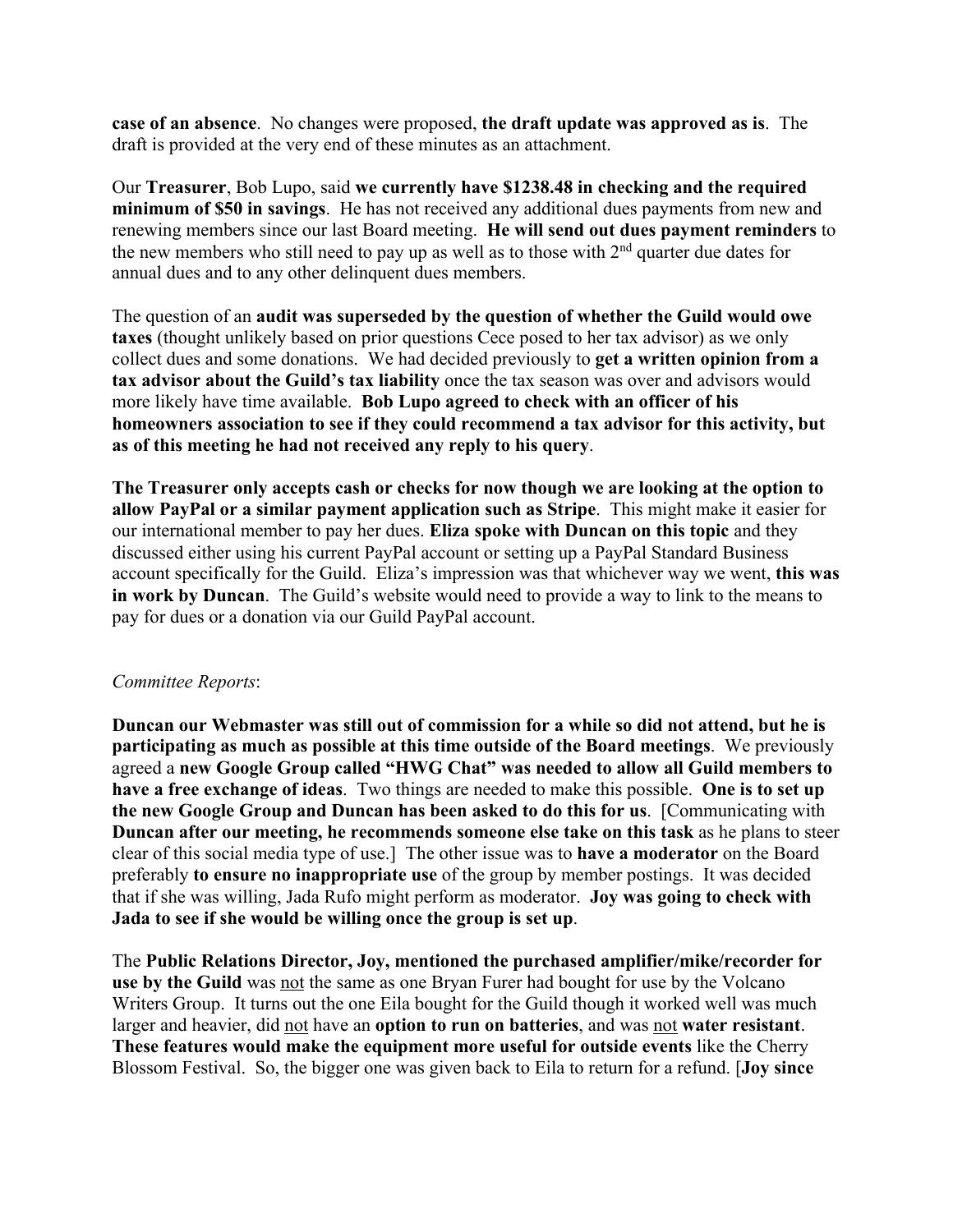**located one at Costco that was like the one Byran had and has purchased it for the Guild's use**.]

Joy had a box of our **Hawaii Writers Guild business cards** in both the new and old styles. It was **passed around for Board members to take any they needed**. She said she had meant to provide some to Bryan Furer when she saw him earlier, but as she hadn't. **Diane agreed to take some and mail them to Bryan if he wanted some** if he would provide his mailing address to her. Placing of Guild business cards at local bookstores was considered a way to get the word out about the Hawaii Writers Guild to the larger population of the island.

Joy said the **June 6th Lit Nite reading event in Waimea went well**. Cece was unable to do her usual emcee job, so Joy substituted. Jada was unavailable to be the photographer, so **Sam Cudney** volunteered to do that and **managed to get a photo of each reader with a smile on their face**. It was **suggested that before each reader starts** in the future, **they might be requested to smile for the camera for better photos** than what we often have with the reader's mouth open and them often looking down. The PA system Eila had purchased for the Guild was used and worked well though per the prior comments a smaller system more like the one Bryan had was thought to be a better option for the Guild's usual types of venues.

There was a discussion of **alternate suggestions for the name Lit Nite for the Waimea public readings**. The term Lit Nite was thought not to convey the true nature of the public readings. Some alternatives had been provided via e-mail among Board members. **It was suggested and agreed that this should be opened to the full Guild membership for suggested alternative names and then put to a vote of the membership to select the final name.** This might encourage more membership participation. **Joy was going to send out the request to the members for new names**.

Another issue raised was **the need for one or more additional Hawaii Writers Guild banners that would be smaller.** As an example, one that could be put on the fence near the Waimea Post Office and the street intersection there where ads for events are often placed. It was thought Duncan had obtained the current banner and may be the one to see about acquiring some others. [Communicating with Duncan after our meeting, **he said he had not been the one to obtain the banners; it may have been Ray Pace, but he thought they could be obtained locally from any print shop**.] This was agreed to be a good idea to pursue and perhaps Joy should check with Duncan on how best to obtain the alternate banners.

Joy felt the May 5<sup>th</sup> Volcano reading event was a very successful considering the volcanic eruption and worth repeating.

**Joy posted an advertisement to our members to see if any would like to become certified as proficient with Nā Leo Public Access TV [Nā Leo TV: http://naleo.tv/] training programs they provide to the public.** If the person committed to record and edit a certain number or hours of our Guild events, we would have the Guild reimburse payments made for the certification (\$100 or \$50 for seniors). **So far there were no takers, so she wanted to expand the offer to those outside of the Guild** (students in college or high school media courses for example). Related to this she would like a **shortened version of her ad to be put on our HWG**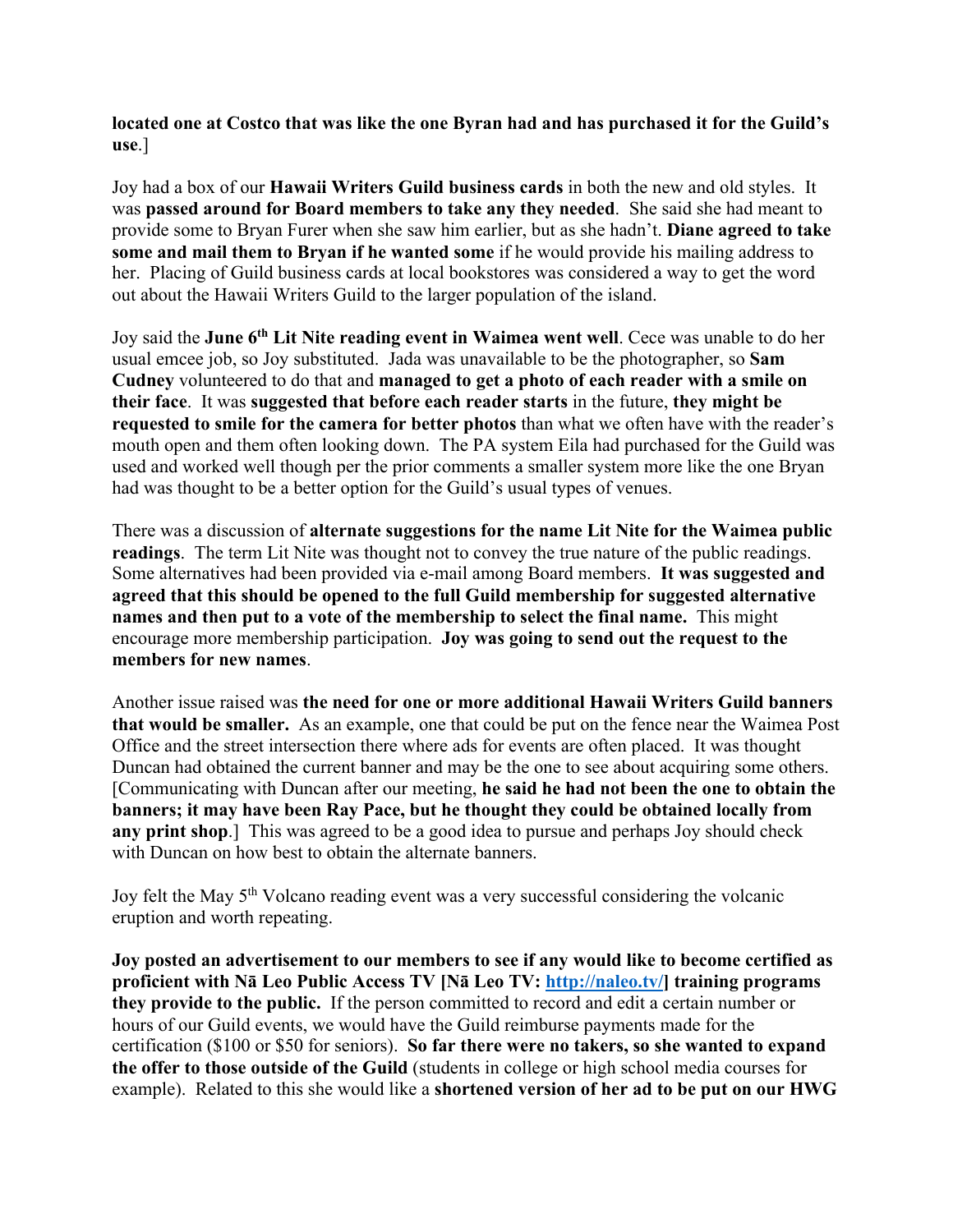**Website so the link could be provided to likely candidate pools. This would require Duncan to post the ad** in a manner similar to what he did for the Event Suggestion form on the Website.

Joy reported on her contact with our member **Mahealani Wendt** as Mahealani had **expressed interest in having a writers group on Maui where she lives that could get together but would like some guidance**. Joy said Mahealani appreciated the outreach and will keep in touch as this develops.

**Cece Johansen, our Events Director, said she sent an application and money to reserve a place for the Guild at the Christmas in July event at the King Kamehameha Kona Beach Hotel in Kailua-Kona on July 16th. She is still awaiting a reply.** As a craft fair it is mainly things other than books, so we would stand out as a book related table. **Eliza mentioned if a table and chairs are needed, the Guild's are in her garage and just send her a text** if a Board member plans to come to take them for an event.

Cece now lives in Kailua-Kona and plans to **investigate in the fall opportunities to hold author readings at the local Kona public library**.

Cece has checked with the social directors (Alena is prime, Christy is backup) at the Regency at Hualalai where she now lives as to the potential for reading activities there. One of her concerns is the average age of the population and a commonly early bedtime among residents means readings would need to be during the day versus evenings. Also, the social directors seem to emphasize activities specific to Hawaii versus more general topics.

**Eliza mentioned that Amara Cudney is interested in offering a workshop for our members.**  It was thought this offering could to be held at the North Hawaiʻi Education and Research Center (NHERC) in Honokaa. **Eliza was going to forward Amara's e-mail about the workshop to the rest of the Board members.**

**Eila, Director for North Kohala, said she was considering holding future scheduled public readings at the North Kohala Public Library,** beginning in August or September. Joy suggested September would be better as it would avoid a conflict with the August plans for a Waimea public reading. **So, the current plan will be to start in September at the North Kohala Public Library for a public reading set.**

**Eila also mentioned she is planning a for fee workshop on the topic of Writers Using Meditation**. Eliza suggested a useful book that may relate called "Ignite Creativity" but she could not recall the author's name. [Might be "Creativity on Demand: How to Ignite and Sustain the Fire of Genius" by Michael J. Gelb.] **Eila said she is friends with the owners of Kona Stories bookstore and would check with them to see if a way for us to cooperate with them to our mutual benefit** and to help get more Kona folks involved with the Guild.

**Bryan Furer, Director for South Hawaii, was unable to attend today's Board meeting**. The most recent Volcano Writers Group meeting was held Monday, June 11<sup>th</sup>.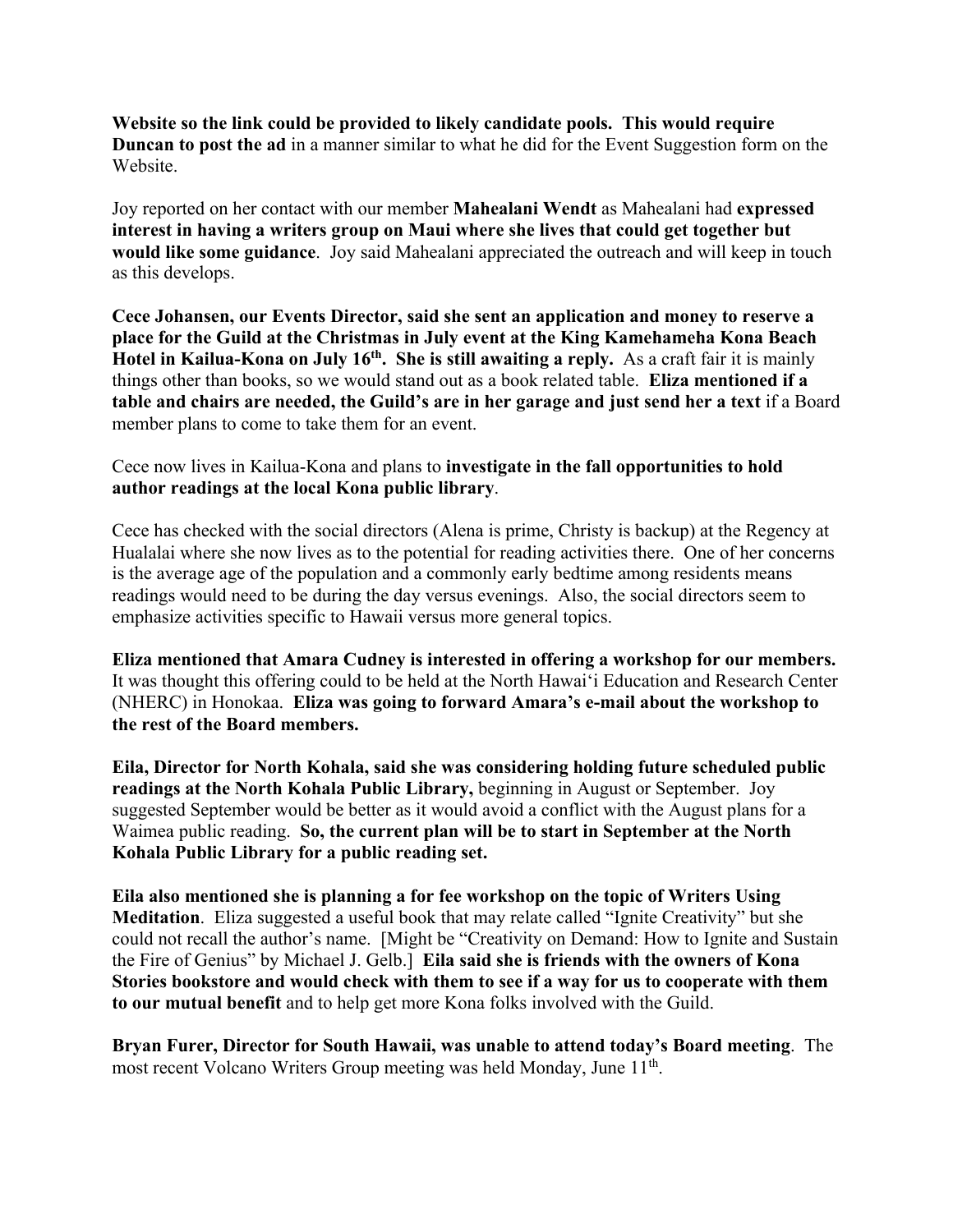**Vice President, Bruce Stern, provided his notes for possible rules for Board members' signature authority that would be incorporated into the Bylaws**. Some comments were collected in the meeting, but for time savings it was agreed **the notes would be sent out for comments in the next few days, collected comments incorporated,** then **Diane would help to put it in Bylaws format for consideration** as an update at our next Board meeting.

**Eliza, President, drafted a Public Service Announcement (PSA) about our Guild** for use on KNKR (Kohala North Radio). She provided the text previously via e-mail for some feedback. The feedback included Eila's comment that it will need to be no more than 3 minutes, so **Eliza will update the PSA with the feedback and time it to comply**.

Eliza said **having some standard forms/letters/processes for the other things the Guild does**: holding reading events and all that encompasses including a timeline of the sequence, answers to frequently asked questions (FAQ), congratulations e-mails to new members, requests for dues, etc. **Eliza reminded the others she would like the Board members to provide her with a list of these types of things that we could standardize and (if you have them) examples to use**. **Diane suggested she could create a HWG secretary handbook** that would include templates for agendas and meeting minutes.

The **next meeting date was set for Tuesday, July 3rd at 1:30pm-3:30pm**. This is a week early to allow Bruce to attend as he will be unavailable on the  $10<sup>th</sup>$ .

The meeting was adjourned at 2:50pm.

Respectfully submitted, Diane Revell, Secretary

Announcements:

- The **next meeting time and place: Tuesday, July 3rd at 1:30pm – 3:30pm at Eliza's home** at 65-1372 Kawaihae Rd. in Waimea.
- **Requests for items to be added to the agenda for the next meeting** should be sent to the President Eliza Cahill at her e-mail address (Fridamagazine@gmail.com) 10-days prior to the next meeting, so **by June 23rd**. The **agenda will be e-mailed June 28th**, five days prior to the meeting.
- Parking Lot:
	- a. **The goal had been for the audit of the HWG finances be completed no later than February 28th, but this was delayed again with focus on determination of tax status taking precedence**. **Who:** Form an audit committee **Due Date:** Within a month after determination of the Guild's tax status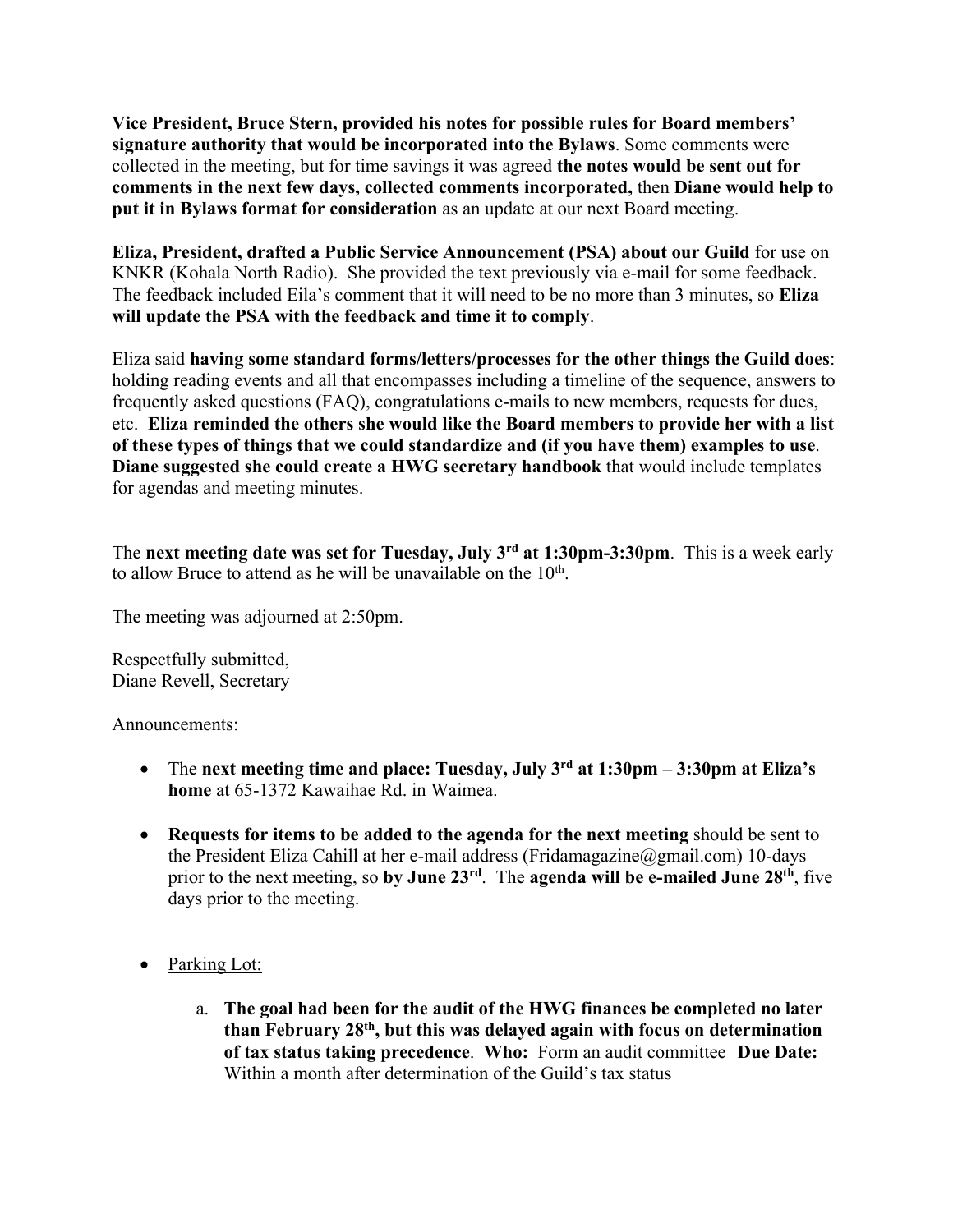- b. **Find a tax advisor for a written determination of the Guild's tax liability**. **Who:** Bob Lupo, but he would appreciate some help **Due Date:** Moved out to July 3rd
- c. Place the **Events Nomination Form and filled-in example on HWG Website** for members' use. **Send out a notice when it is available**. **Who:** Duncan Dempster **Due Date:** *Completed May 23rd*
- d. **Draft a set of signature authority rules**. Have the Secretary help in putting them into Bylaws appropriate edits. **Who:** Bruce Stern/Diane Revell **Due Date:** *Notes provided June 12th by Bruce, Diane now collecting comments for completion* by July 3rd .
- e. **Establish a Guild policy on who covers in the case one of the officers or directors is out of commission** temporarily for vacations or other issues. **A) Who:** Eliza Cahill will draft and send out for review **Due Date:** Draft and feedback *Completed May 8th* **B) Who**: Diane Revell to wordsmith based on results of May 8th meeting. **Due Date**: *Approved and Completed at June 12th meeting.*
- f. **Developing a process and associated forms/letters** that any Guild member could use **to initiate and set-up a reading event: recruiting authors to read, finding the appropriate venue, follow-up reminders to the readings and emceeing as well as any finish work**. A) **Initial** Framework **Who:** Bruce Stern/Eliza Cahill **Due Date:** TBD B) **Finalized** Version **Who:** Diane Revell while checking with Eila Algood and Cece Johansen to be sure their experiences were included **Due Date:** TBD
- g. Work to **get members of other writers' groups like the Mystery Authors of Hawaii Island (MAHI) group involved in our Guild and expand our membership into Kailua-Kona and Hilo areas**. Provide HWG business cards at local bookstores. See about establishing readings at other venues like the Kona Public Library **Who:** Eliza Cahill for bookstores, Cece Johansen for Kona Library **Due Date:** TBD
- h. **Presentation of a proposal for the HWG Poetry Slam**. Some work done with a suggested venue; see minutes **Who:** Eliza Cahill **Due Date:** reset to September 11<sup>th</sup>
- i. **A) Let members know about classes on equipment use available at local Public Access TV Station** [Nā Leo TV: http://naleo.tv/] for \$100 or \$50 for seniors that if passes allow the use of their equipment without charge. B) If no takers advertise to others outside of the Guild **Who:** A) Joy, B) Joy working with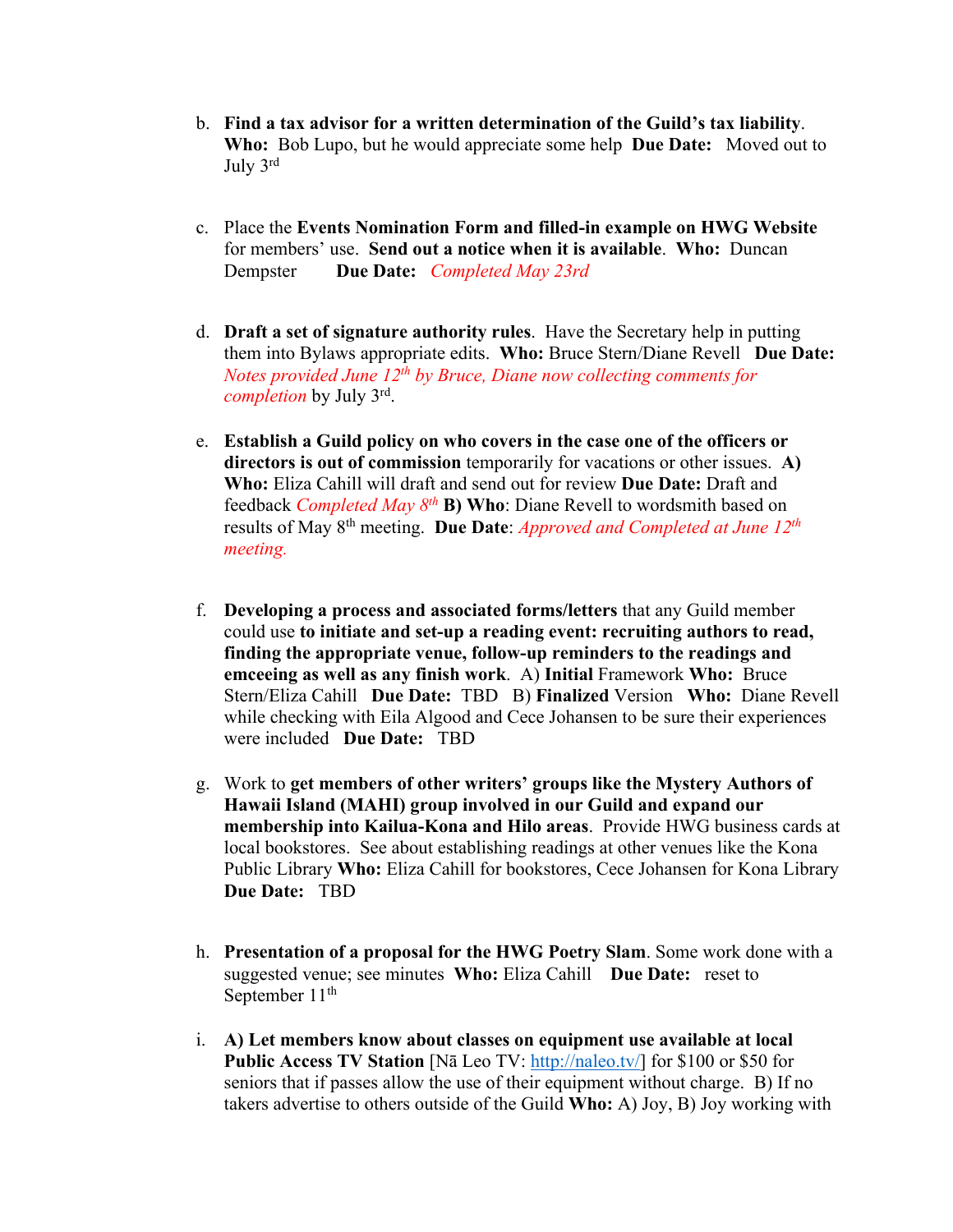Duncan **Due Date:** A) *Draft sent by Joy to Board for comments on May 24th. Completed June 2nd - Final distributed to membership* B) June 30th

- j. **Find a moderator on the Board for the new HWG Chat** Google Group. Suggested at June 12<sup>th</sup> meeting Jada Rufo may be a good candidate and should be asked if she is willing. **Who:** Joy Fisher **Due Date:** June 30th
- k. **Set up the HWG Chat Google Group for all members to post comments** to for an exchange of ideas. **Who:** not Duncan Dempster so TBD **Due Date:** June 30th
- l. **Set up a PayPal Standard Business Account for the Guild** and **provide links on the website for making dues payments or donations** with this as a means to pay. **Who:** Duncan Dempster **Due Date:** June 30th
- m. **Additional HWG banners should be obtained** for advertising use. **Who:** Joy Fisher **Due Date:** TBD
- n. A) Request **members input for alternative name for Lit Nite**, then B) hold a **vote to select replacement. Who:** Joy Fisher Due Date: A) June 30<sup>th</sup>, B) July  $27<sup>th</sup>$